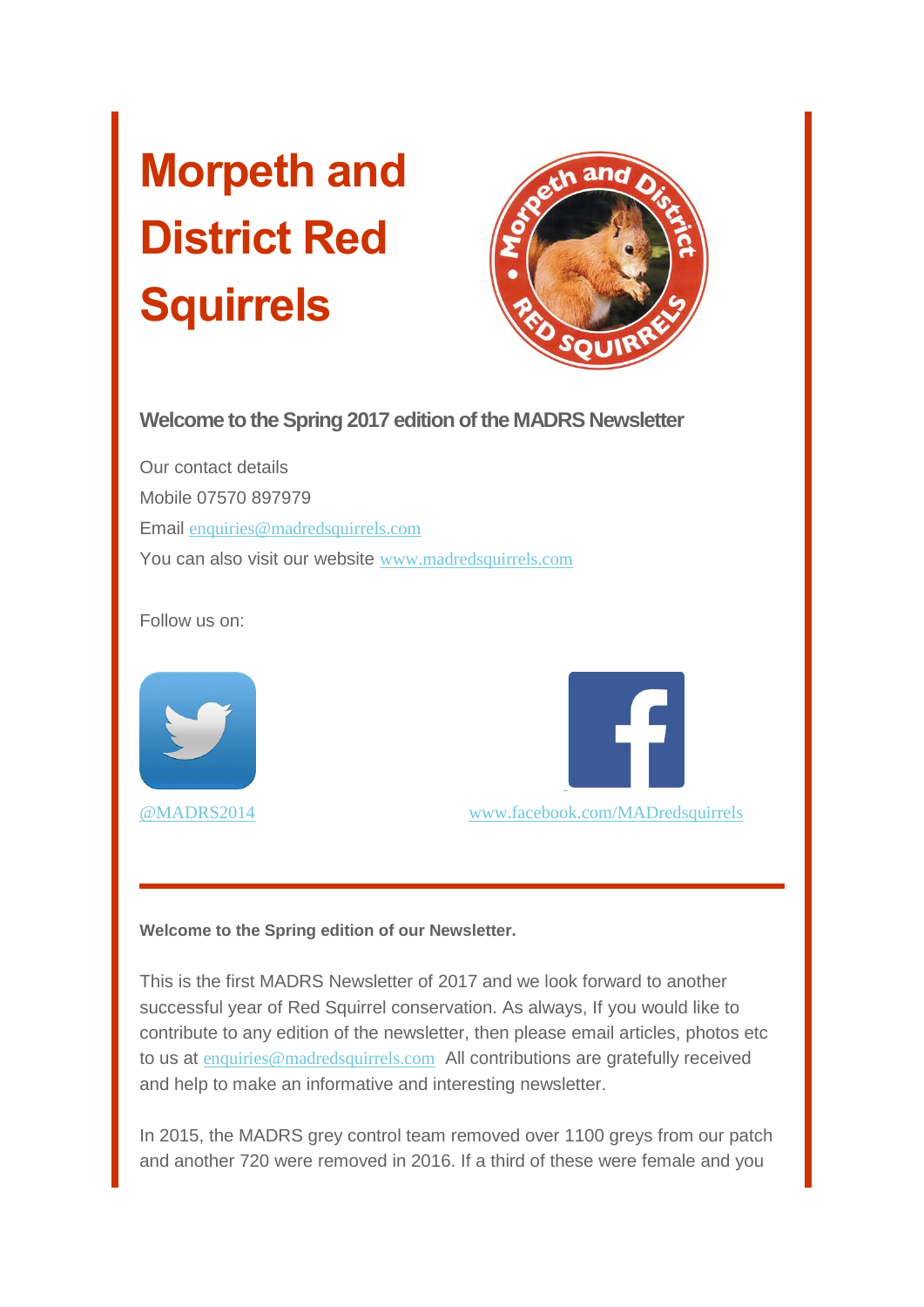think about each having 2 breeds with 3-4 young per season....well, it makes for a heck of a lot of greys damaging trees, predating on bird eggs and fledgelings and obviously spreading the killer squirrel pox virus to our native reds. As always, it is this essential work that is the greatest contributing factor to helping to safeguard our endangered native reds. We keep stressing that this is not a side of red conservation that is taken lightly. It is the necessary to ensure the survival of the reds. There is much talk of a grey squirrel infertility drug being researched but the fact is this is going to be a great many years away. Until that time, the concerted effort of our grey control team and everyone who reports sightings and people who monitor a trap in their garden, is the only saviour for the red squirrel.

All offers of help are much appreciated and it is hoped that we will be able to develop our education programme and get a bit more up to speed with social media through new volunteers with skills in these areas. Boots on the ground are essential too and if people were able to look after a small local patch of woodland that is an enormous help. Please get in touch if you'd like to have a chat about ways you might like to contribute to MADRS.

As always, please keep your eyes peeled when you are out and about and continue to report any sightings to us. Many thanks.

Sue Mitchell MADRS joint co-ordinator

## **GRANGEMOOR EWGS GRANT SCHEME.**

MADRS would like to thank Neil Dixon from the Coquetdale group for his help in dealing with the complexities of the new Woodland Management Grants, The Forestry Commission and the Rural Payments Agency again this year. Neil did an inordinate amount of work to meet the new management plan criteria that was brought in part way through our existing contract at Grangemoor. I honestly don't know how we would have resolved this without his help. Very many thanks Neil.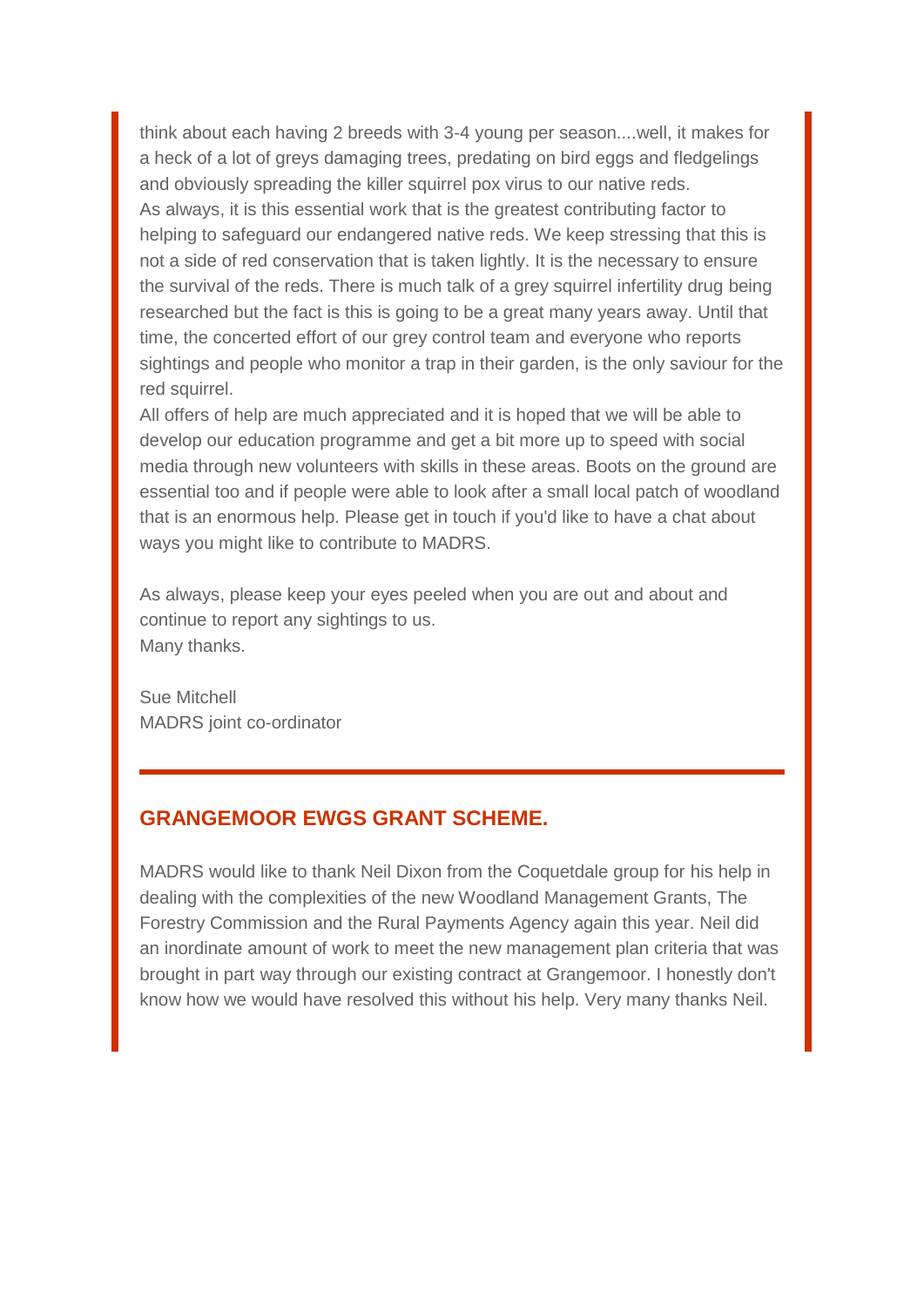

#### **HELP NEEDED.**

There are certain areas that are proving difficult to undertake grey control but are vital to protect nearby known Reds. Two of these areas are The Wansbeck Riverside Park near Stakeford/Ashington and Carlisle Park in Morpeth. Due to the very public nature of these places and the frequency of dog walking, it is practically impossible to undertake grey control. However, both areas are bordered by houses and if some of the residents were willing to have a live catch trap in their garden, we could remove many greys from these areas. If you border either of these places or have friends who do, please let them know we need their help. Tell neighbours and alert them to the Red conservation work we are undertaking. In many instances it's amazing what a small world it is and someone knows someone and so things get sorted.

Many thanks.

[enquiries@madredsquirrels.com](mailto:enquiries@madredsquirrels.com)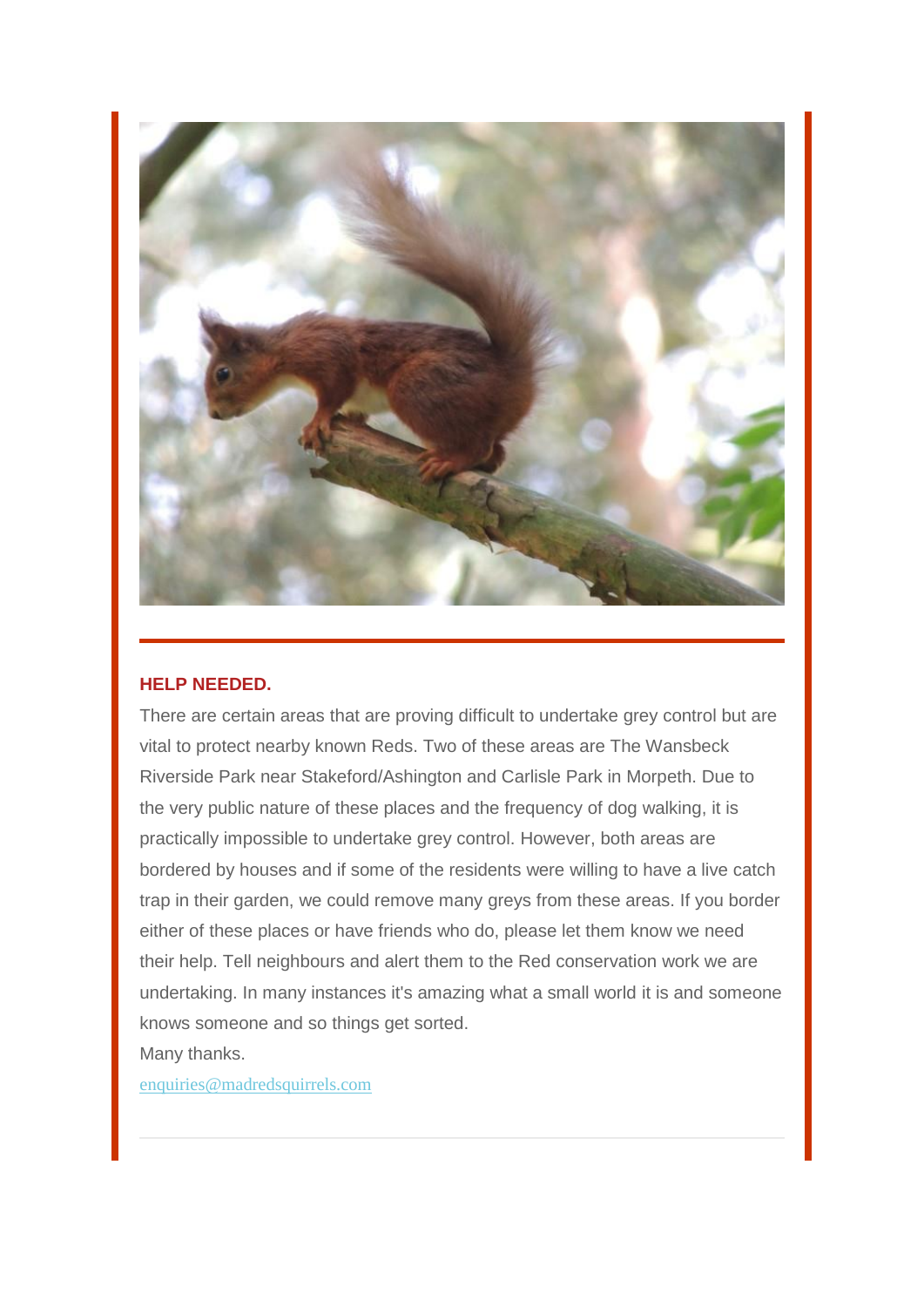### **BELSAY.**

MADRS would like to thank Heather Tait at Belsay for all the ground work she is doing raising awareness of the Red/Grey issue in Belsay and the surrounding area. Heather has secured the support of many neighbours and farmers as well as the Belsay Estate. Many people in the area fondly remember Reds cavorting around the trees in the local school yard and are keen to support their conservation. This vital coverage will link well with the work already carried out by Glen Graham, the Wildlife Ranger at The Wallington Hall National Trust property nearby.

It is hoped that in the near future, a group will form at Belsay to extend the range of Red Squirrel conservation in the area.

We will be arranging a public meeting for anyone interested after the lambing season so keep an eye out for this and let your neighbours and friends know. If you would like to register your interest beforehand, then please drop us a line to [enquiries@madredsquirrels.com](mailto:enquiries@madredsquirrels.com) or a text to Heather on 07789 350182

# **NORTH EAST RED SQUIRRELS. NeRS**

We would like to confirm the date of our NeRS Charity Launch.

Northeast Red Squirrels Launch Date: Saturday 22nd April 2017 Venue: Hazelrigg Village Hall, near Ponteland. Time: 10am

ALL WELCOME

I hope you can come along. Please invite members of your groups. As you may know, we set up our charity North east Red Squirrels (NeRS), to support volunteer efforts in the North East of England.

We now have two projects underway: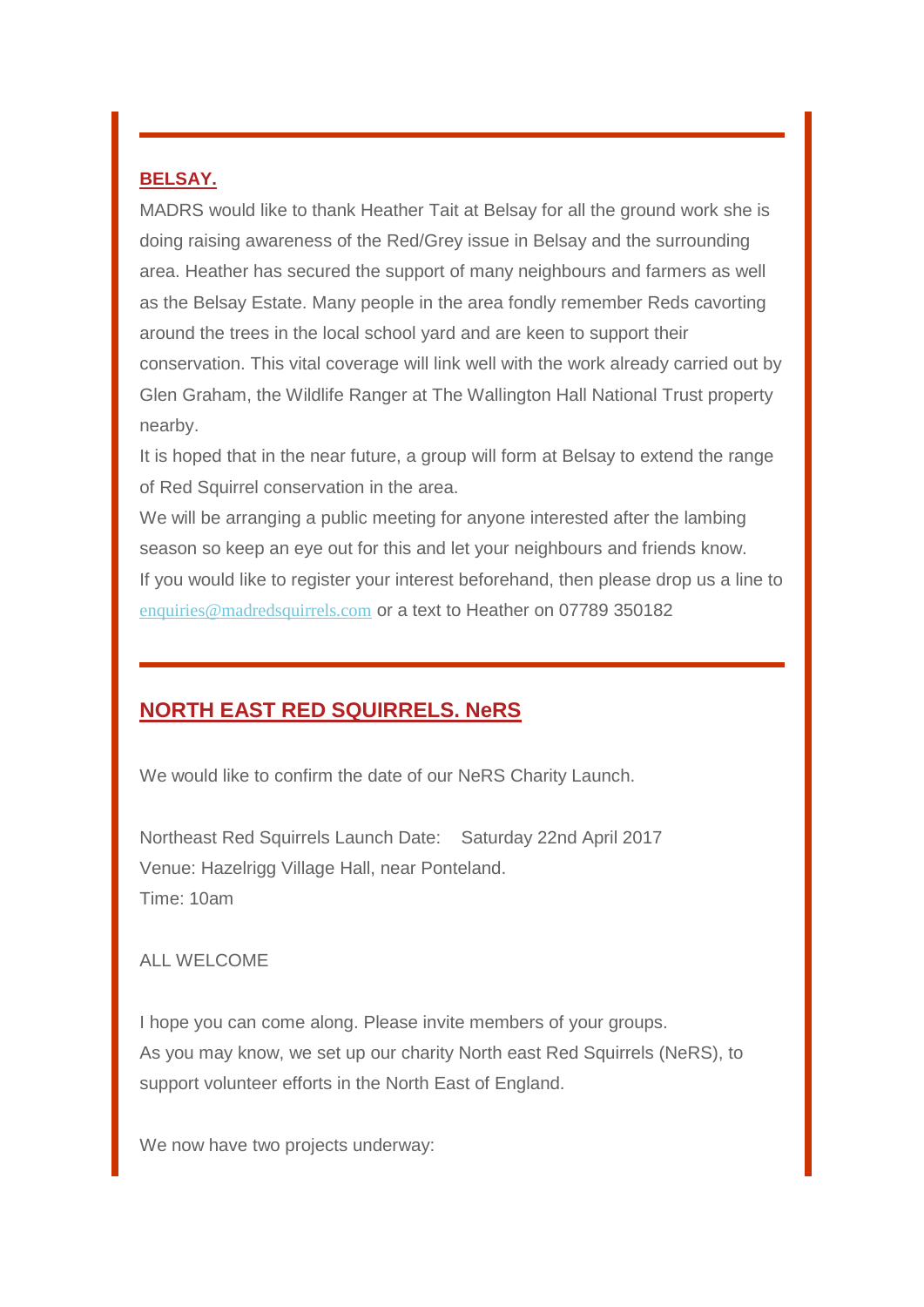1. The South East Northumberland Project (which many of you have already had some in put in and support from NeRS).

The aim of this Project is to work with and support all the NRS Groups and volunteers in South East Northumberland. These groups are: Ponteland, Woolsington, MADRS, Cramlington, Havannah.

2. Red Squirrels Newcastle Project

This is a project with funding from the Post code Lottery. Our launch is a pre requisite of the Grant by PCL. We are very proud that we managed to secure this grant.

It is being led by volunteers from Ponteland, Woolsington and Havannah groups. We hope to involve more volunteers from Gosforth Park, along with many more volunteers from the project area.

The focus of the Project is to expand the range of the red squirrels in the Newcastle City boundaries. We have secured permission for our operations from Newcastle City Council and are to begin our efforts in Throckley Dene.

The work is crucial, not only for the few surviving reds in the City, but also for our red populations in South east Northumberland.

WE LOOK FORWARD TO SEEING YOU AT THE LAUNCH.

I will be sending out a similar email to the rest of the NRS Northumberland groups and also invites to several other organisations. If you would like me to invite any particular business or organisation please let me know.

Regards

Sally Hardy NeRS Chair 07878 061880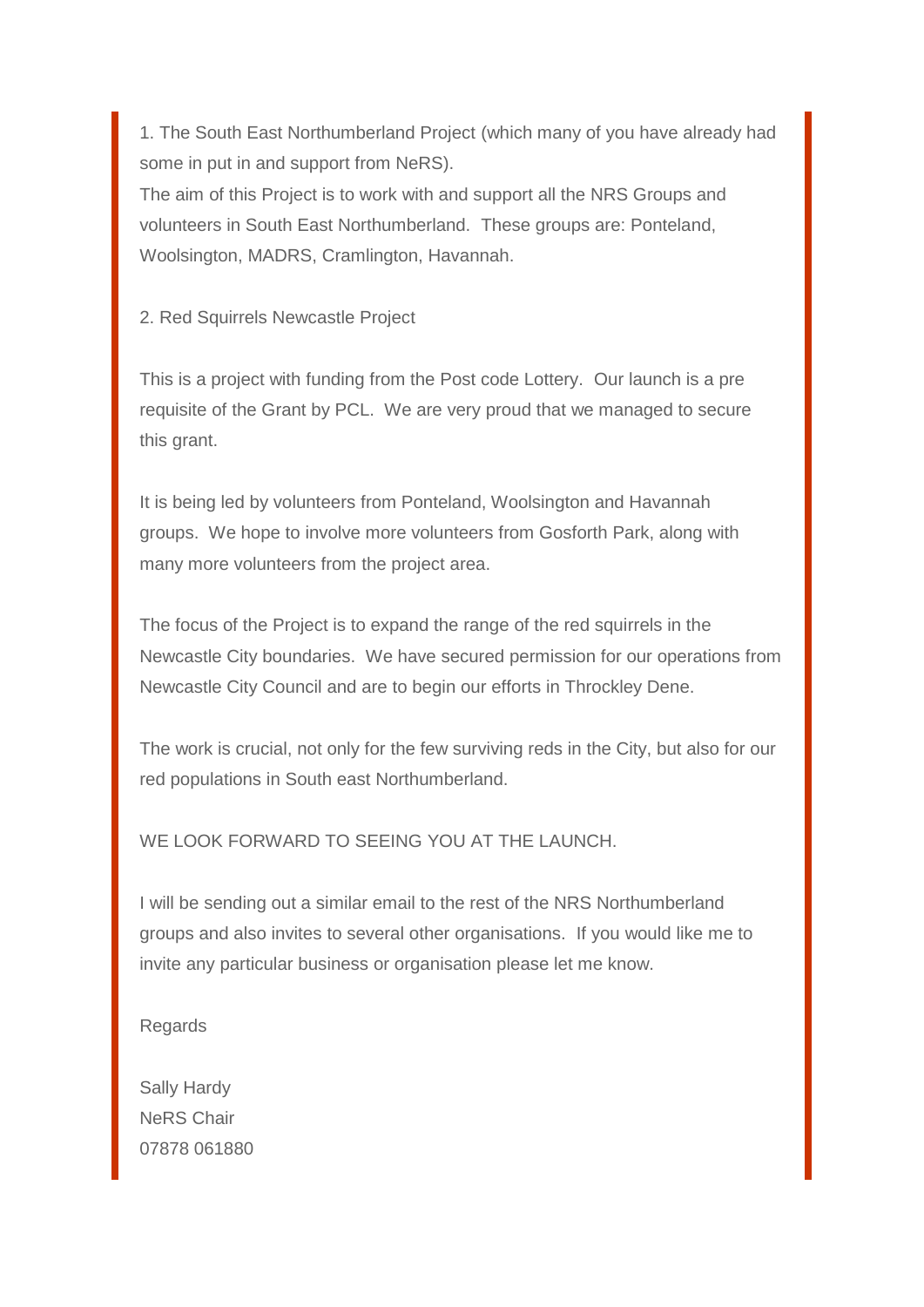



Photos by Mark Legard, Stannington

Please send any photos you have and would be happy for us to include in future newsletter editions.

[enquiries@madredsquirrels.com](mailto:enquiries@madredsquirrels.com)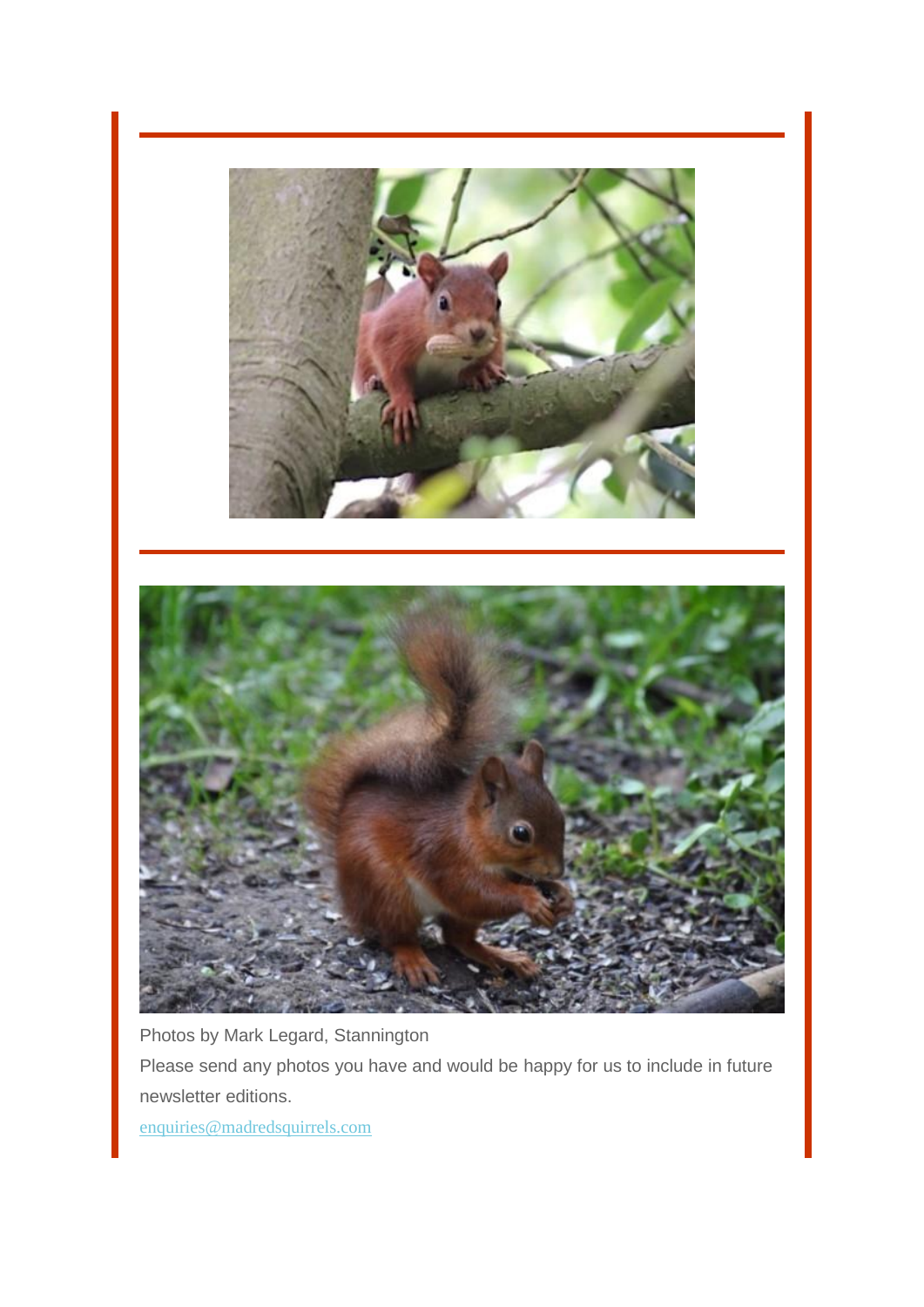#### **RED SQUIRREL NEST BOXES.**

We would like to thank Brian Craske for making our nest boxes, feeders and also Hedgehog houses. We very much appreciate this help. If you would like to order any of the above, please drop a line to [enquiries@madredsquirrels.com](mailto:enquiries@madredsquirrels.com)

Two nest boxes are shortly going out to Bedlington Golf Club who are very supportive of our work and have Reds on their course.

#### **MADRS WELCOMES NEW GROUP MEMBERS.**

It's always nice to welcome new members on board and recently we have been fortunate to have been contacted by people who were prepared to get involved with grey control locally, galvanise interest and support from surrounding neighbours, farmers and landowners, and also get involved with poster distribution and helping with other areas of the work MADRS does. It is only through an eclectic mix of abilities that we can develop our social media communication, education programme and develop our web site, in addition to the 'boots' on the ground grey control work.

A big 'Thank You' to our new recruits and here's hoping many more will follow. The success of MADRS is entirely down to volunteers.

#### **RED SQUIRREL CONSERVATION.**

Both Glen and I have met recently with a student at Kirkley Hall who is undertaking a countryside management course. She contacted MAD RS to ask if it was possible to discuss the role of voluntary groups in red conservation. She is doing a project on red squirrels as part of her studies. Glen explained his work at Wallington, which demonstrates that if greys are cleared from a woodland reds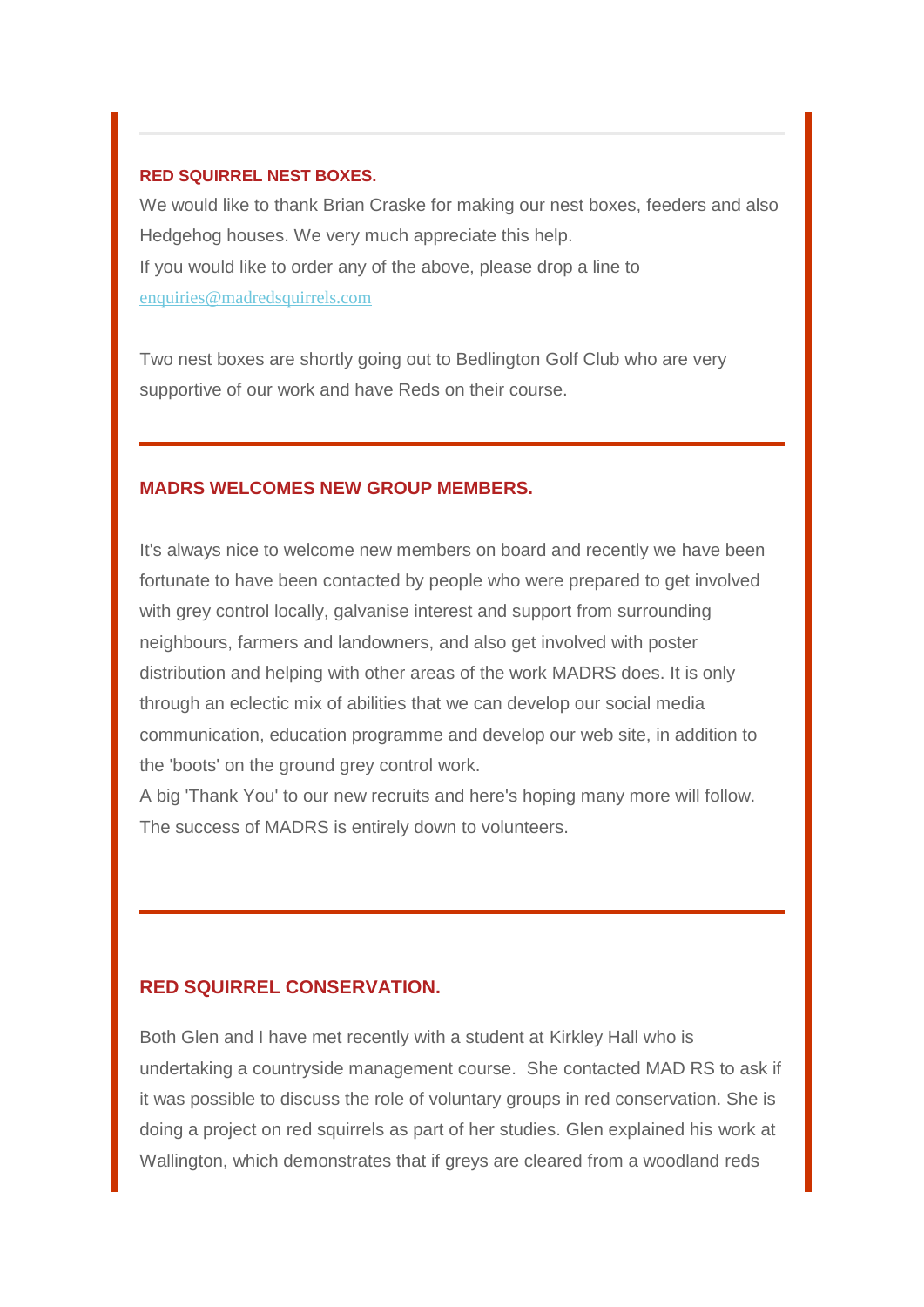will return. In a separate meeting she and I spoke about how voluntary groups are formed and how we work.

Talking with her I was struck by how complex the world of red conservation has become. There are layers of organisations, national, regional and local. Some are well resourced; some rely on time limited funding so that once the money runs out posts vanish and work stops, and voluntary groups such as MAD RS who depend totally on donations, grants for which we apply and fund raising efforts throughout the year. Work done at each level also varies. The larger organisations tend to focus on awareness raising and exploring different ways of controlling grey squirrels. Research into the use of contraception to control grey populations: introducing pine martens as natural predators to reduce numbers of greys and allow reds to recolonise areas and, just recently, a suggestion that the DNA of greys may be manipulated to engineer a reduction in female animals and hence their ability to breed. Meanwhile the voluntary groups, along with some committed and conservation minded landowners and farmers, are getting involved in the business of grey control through culling the animals, still the most effective and immediate way of protecting red squirrels.

Areas once known to have thriving colonies of reds, Kielder for example, (though reports suggest that greys are now being found here) are protected by grey control being undertaken in "buffer zones" surrounding the forest. Rangers employed by RSNE, part of Northumberland Wildlife Trust, do this work. Reds who live in smaller groups dotted about Northumberland are dependent upon local residents for protection and for help with supplementary feeding. A network of voluntary groups work together to share information about sightings, respond to reports of greys by trapping in private gardens and shooting on land, with the permission of the land owners, and helping residents who wish to get involved in red conservation. The numbers of greys culled are impressive and make an impact on the reduction of the grey population. Significantly sightings of reds increase. Local vets, who provide support for injured or ill reds, local shops who have our collecting tins on their counters, local residents who report sightings in gardens, out walking, visiting country parks and woodlands, are all part of this effort to conserve the native reds. Kirkley Hall, where the student is studying,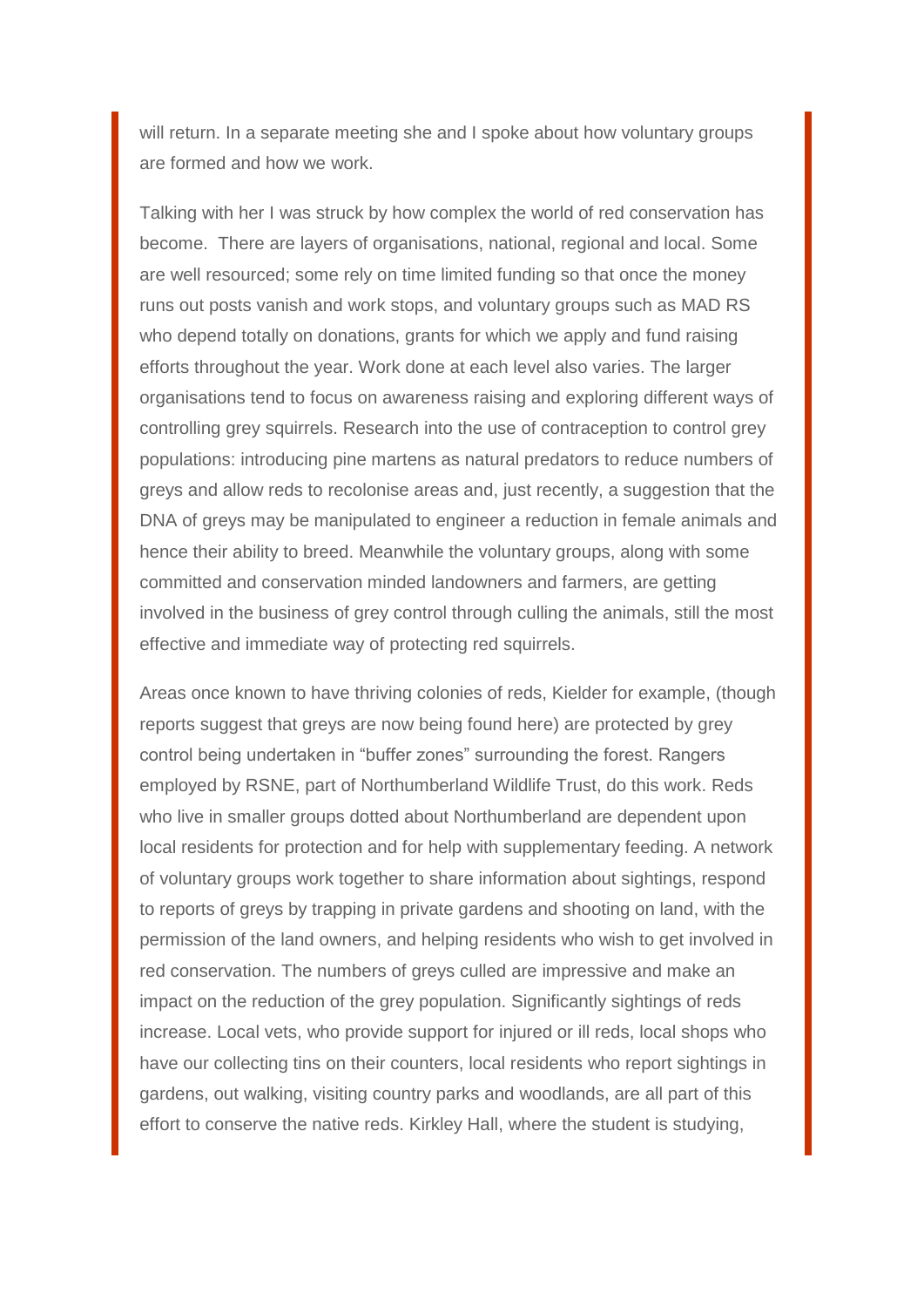provides convalescent care for recuperating reds before a release back into the wild.

Our conversation was thought provoking for me. The questions the student asked were pertinent and demonstrated just how difficult it may be for anyone not familiar with the various organisations involved to fully understand how it all works. We wish her well with her studies and, of course, especially for her squirrel project.

Kate Weightman

## **HEDGEHOGS AGAIN.**

In previous editions I have written about the great work of the Northumbria Hedgehog Rescue based at Longframlington.

I have again this winter fostered 11 Hedgehogs for the rescue and they will be ready to go back to the wild very shortly. That's one of the pleasures about any 'rescue' work...to see native wildlife go back to their natural habitats. They have all put on weight and should be all set for a healthy life foraging about and doing what Hedgehogs do.

Like all volunteer groups, the rescue is always needing more help ranging from looking after the Hogs, manning stalls, fundraising, fostering....the list goes on. If you could give a little time to help, please get in touch.

Sue Mitchell

[www.hedgehogs-northumbria.org.uk](http://madredsquirrels.us9.list-manage1.com/track/click?u=de8abd118e0fd1ca285927950&id=988b1af8f8&e=0886f496fa) [www.facebook.com/hedgehogsnorthumbria](http://madredsquirrels.us9.list-manage.com/track/click?u=de8abd118e0fd1ca285927950&id=d99116e1c9&e=0886f496fa)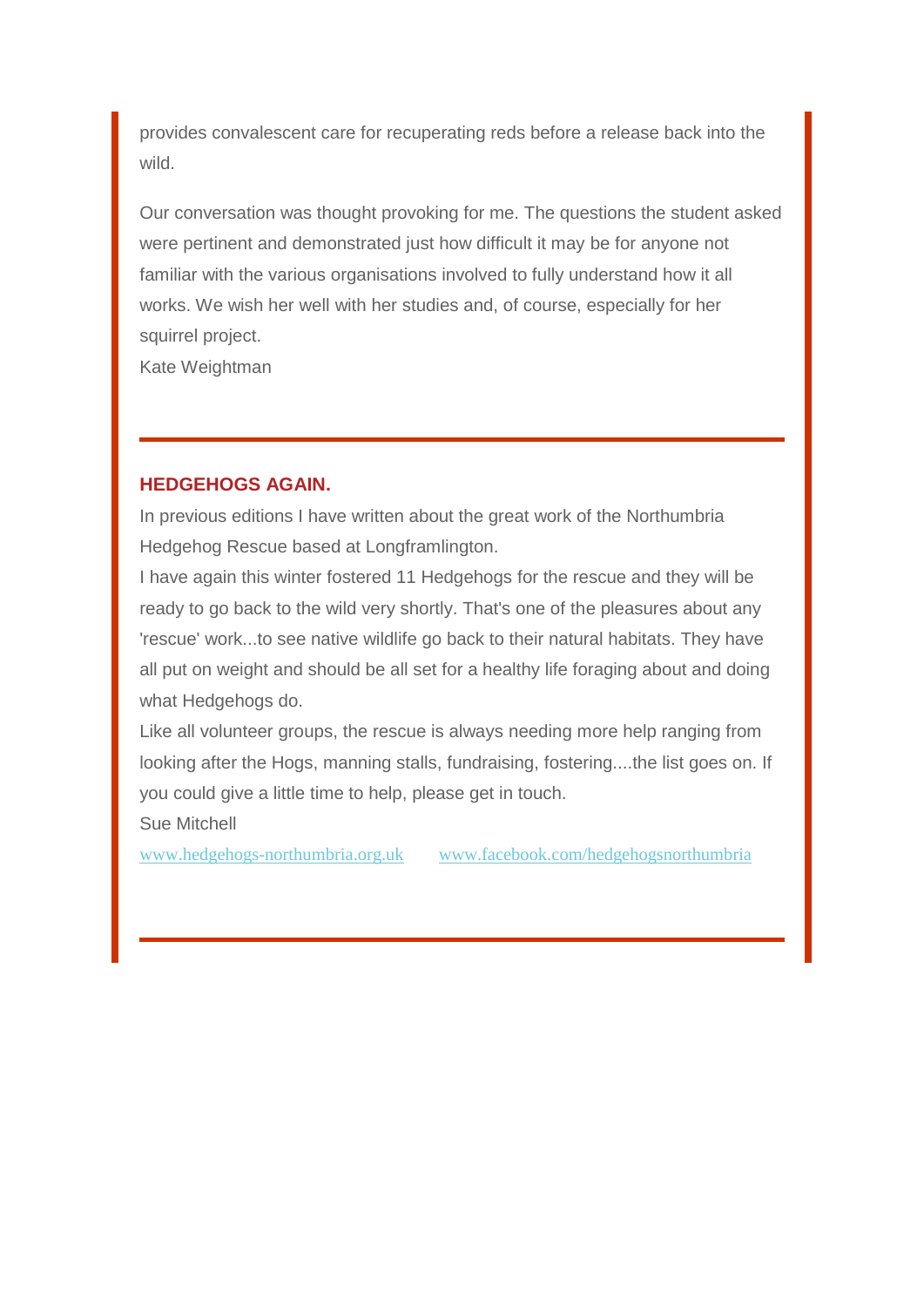







and District Red Squi

(MADRS

dredsquiri

oto courtesy of G.A. Charltor

Very many thanks to Kate Weightman who co-ordinated the pre orders and ensuing orders and print re-runs for the 2016 MADRS Christmas cards. Kate also hand delivered some of the cards and arranged postage of 'further away' orders. The cards proved very popular and our thanks again to Mr George Charlton for allowing us to use his lovely photos. The sale of the Christmas cards raised over £600.

# **RED CONSERVATION RSST.**

Nick Leeming, as Chair/co-ordinator of NRS Northumberland, was invited to a Red Squirrel Survival Trust reception at Clarence House on 20 February, to celebrate two years of the UK Squirrel Accord. Here are his recollections of the day:

On arrival we were each given a name-badge with a coloured dot on it, and told to find the others with this colour on their badges, and stay together in these groups of 5 or 6 to meet HRH the Prince of Wales, who is Patron of RSST. We were addressed by Lord Gardiner of Kimble, who is Parliamentary Under-Secretary for DEFRA.

Summary....The damage done by greys to trees, birds and the displacement of red squirrels is such that (I think) something of the order of £200,000 in total is to go towards further development of an oral bait immunocontraceptive.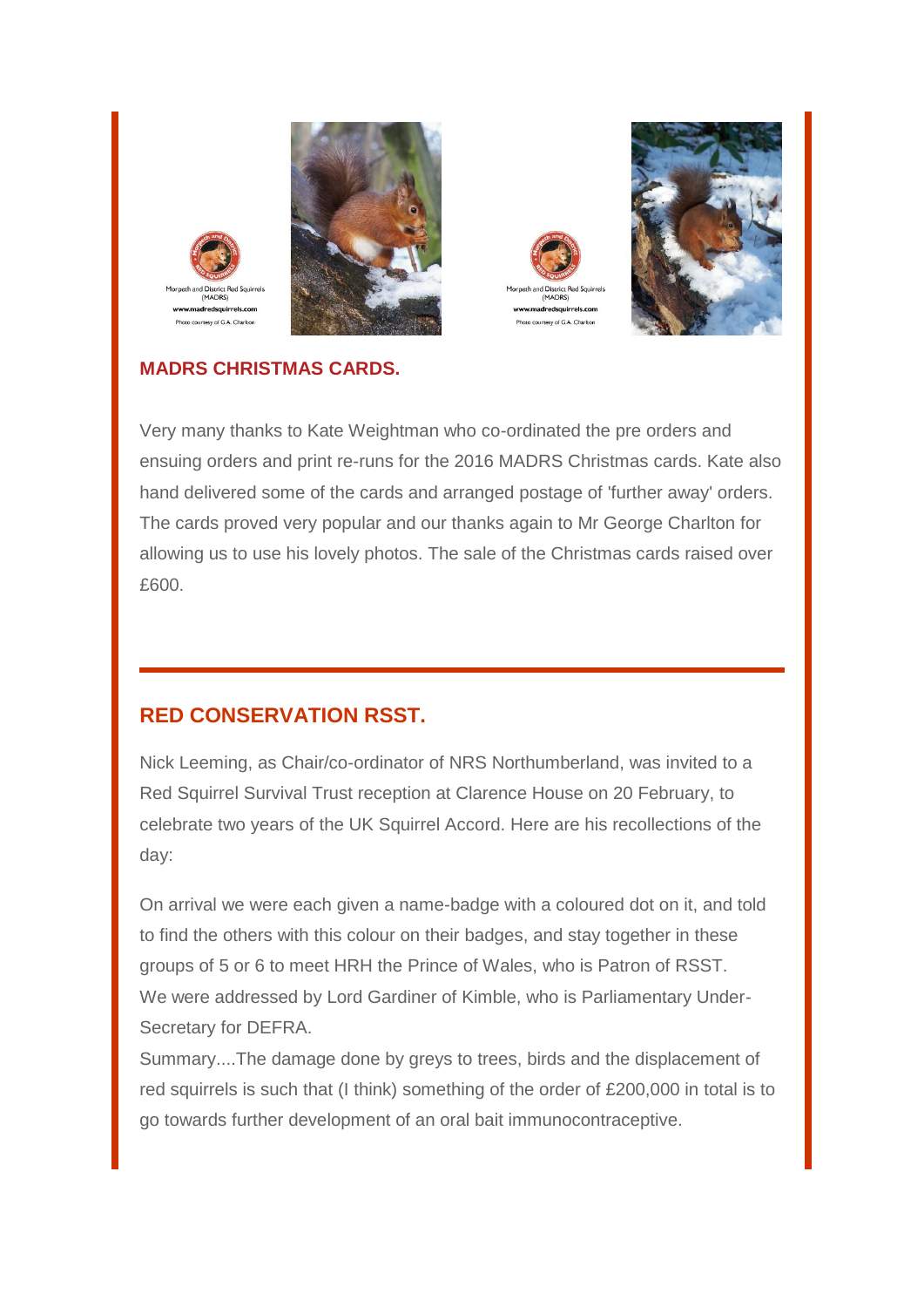We were given a bowl of stew and a spoon (very nice), and stood talking in our groups, desperately trying not to spill food on clothing. HRH arrived and made his way around the room. There were roughly 60 people there, and it took him an hour and a half to work his way round. I was really impressed how he did it.

In my group was Ray Hawes, who is Head of Forestry for the National Trust. I talked to Ray about the different ways that National Trust properties in the North seem to deal with the grey problem, citing Cragside and Wallington. I must have made an impression, because when HRH came over, Ray (who had met him before) introduced me as having bent his ear about reds on NT properties in the North. HRH said what a good idea, that they were a wonderful visitor attraction and suggested we talk to the Chief Executive of the NT, Tim Parker (who came over later, and the three of us did have a conversation about it). Don't forget, HRH is President of the National Trust. I have since written to Ray formally.

HRH asked me how the volunteers were doing in Northumberland, and I told him we were barely holding the line in some places, and that we needed more resources, and that trapping simply wasn't enough. We did discuss the contraceptive, and he said that he appreciated that it was hard work keeping people interested. He than told me about the reds around his 'place in Scotland' (he has a house on the Balmoral estate - many of you will have seen pictures of him crouched by the back door feeding a red on the path). He told me that they come in through the bedroom window, and run up the curtains, then fly past your ear as they flee. As he turned to go to the next group, I called him back, and thanked him for all the work he was doing to help red squirrels. He said 'No, thank *you*'.

HRH was followed around the room by Lord Gardiner, who spoke again on funding. I said my piece about needing more help, and that if we don't get something soon there will be nothing left saving. He did concentrate on the economic argument, which I suppose is the way to most politicians' hearts (those that have hearts, anyway). He did have a point, that the damage to trees is such that there is a sound economic argument to get rid of the grey, whereas (and he didn't say this) there is very little economic justification for getting rid of greys just to bring reds back.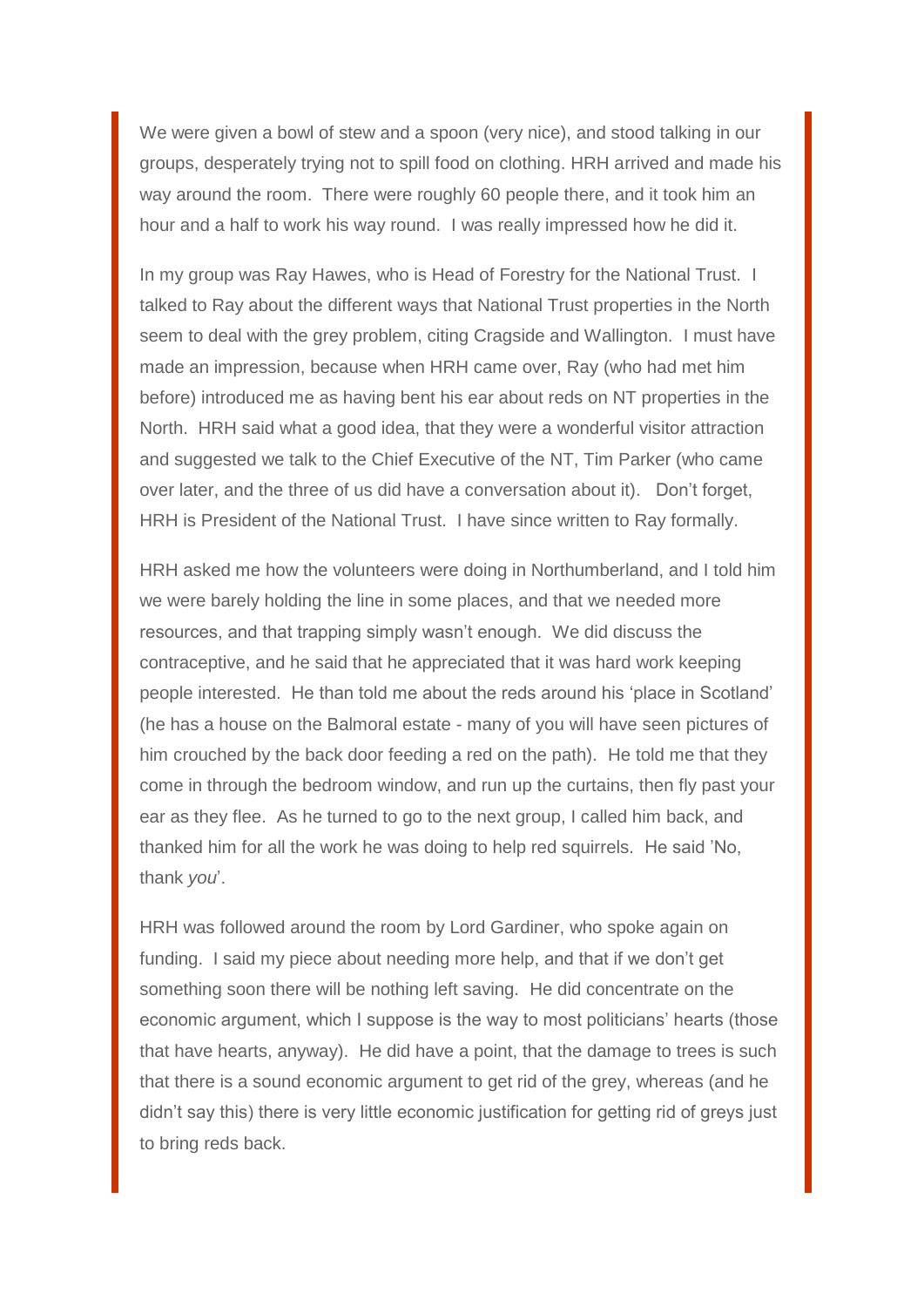That 's it. Rubbing shoulders with the great and the good was fun, and it would be nice to think that a word from those on high can have a significant effect on policy within organisations. But ultimately, it will be us, the volunteers, who will make this work.

Nick Leeming

## **SQUIRREL SURVEYS.**

From Heinz Traut RSNE

The annual spring squirrel survey is coming round again and we are needing volunteer assistance with a few tetrads in the Morpeth area. Do you know if there are any members in the group who would be keen to help for two weeks between March and May?

Bolam Lake 1SW Gr NZ083821

Bolam Lake 2NE Gr NZ077818

Choppington Woods Gr NZ241849

Plessey Woods Gr NZ239794

ps Choppington Wood a transect. The rest are camera/feeder surveys

Much appreciated if you could refer someone or put word out. Many thanks

Heinz Traut RSNE Tel 07887 782835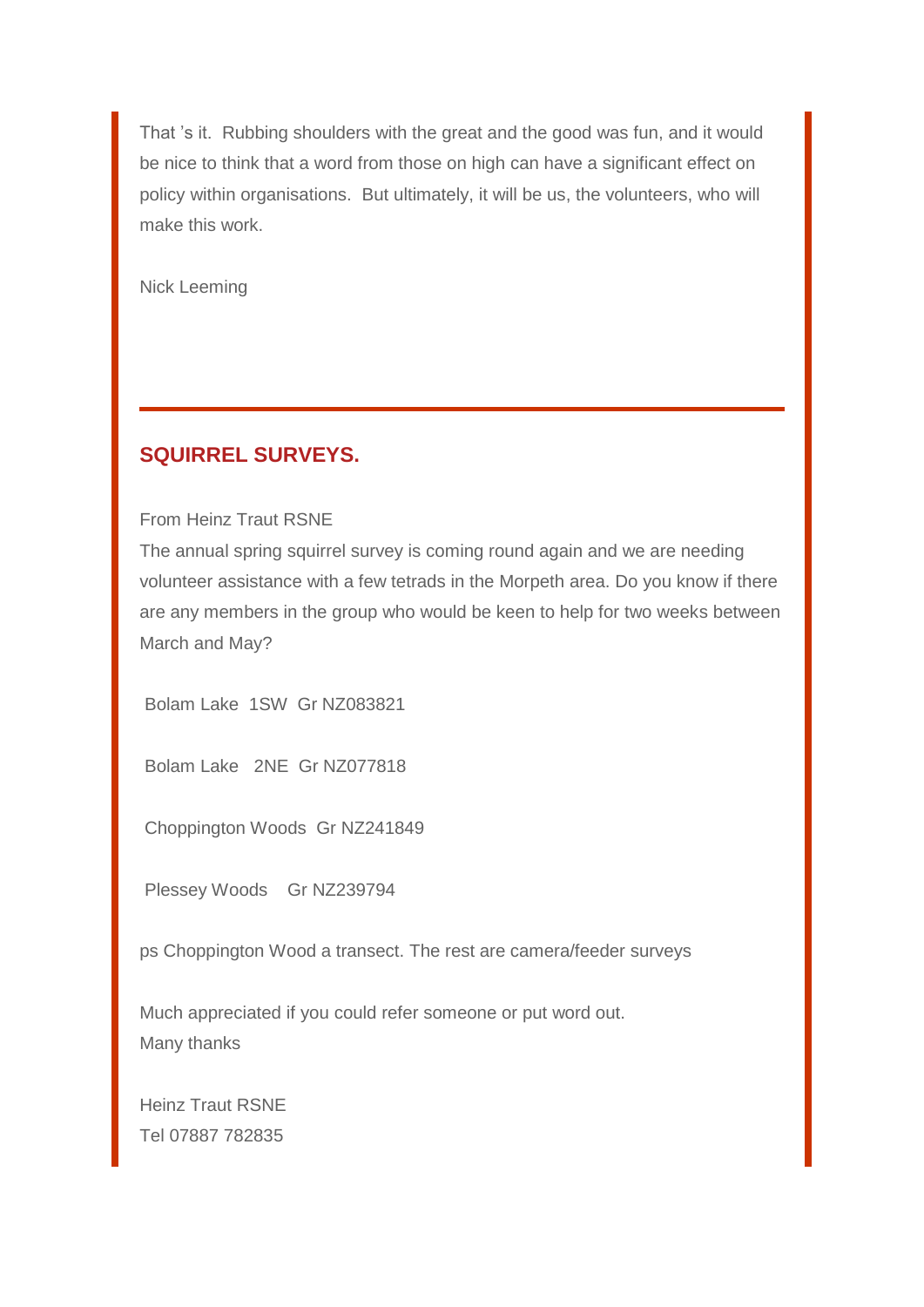## **WOODRUFF WOOD NEWS**





wildlife, well-being, woodfuel, warmth

Tree Felling and Tree Planting

Winter is a busy time for woodland workers as there are a multitude of seasonal tasks to be done when the trees are dormant and prior to causing disturbance during the breeding season. Woodruff Wood proves no exception to this rule as our main efforts in February concentrated on both tree felling and tree planting. On paper, it all looks counterproductive – why the need to do both as surely if you don't fell the trees in the first place, you don't need to replace them by planting new ones?

Not so however – woodland management involves careful long-term planning and actions to create the desired structures and habitats to meet future aims. In our case, we hope Woodruff Wood will thrive for many years to come with an emphasis on achieving maximum biodiversity for wildlife. In order to achieve this aim, both tree felling and tree planting are necessary.

Our felling programme removes overcrowded trees (known as thinning) and widens existing rides to allow more sunlight into the wood. This encourages remaining and new trees to grow and benefits many species of flora and fauna. Our work has been concentrated on the edge of Brock's Ride which borders one of our small Scot's Pine coupes. Extra sunlight is now able to flood into this patch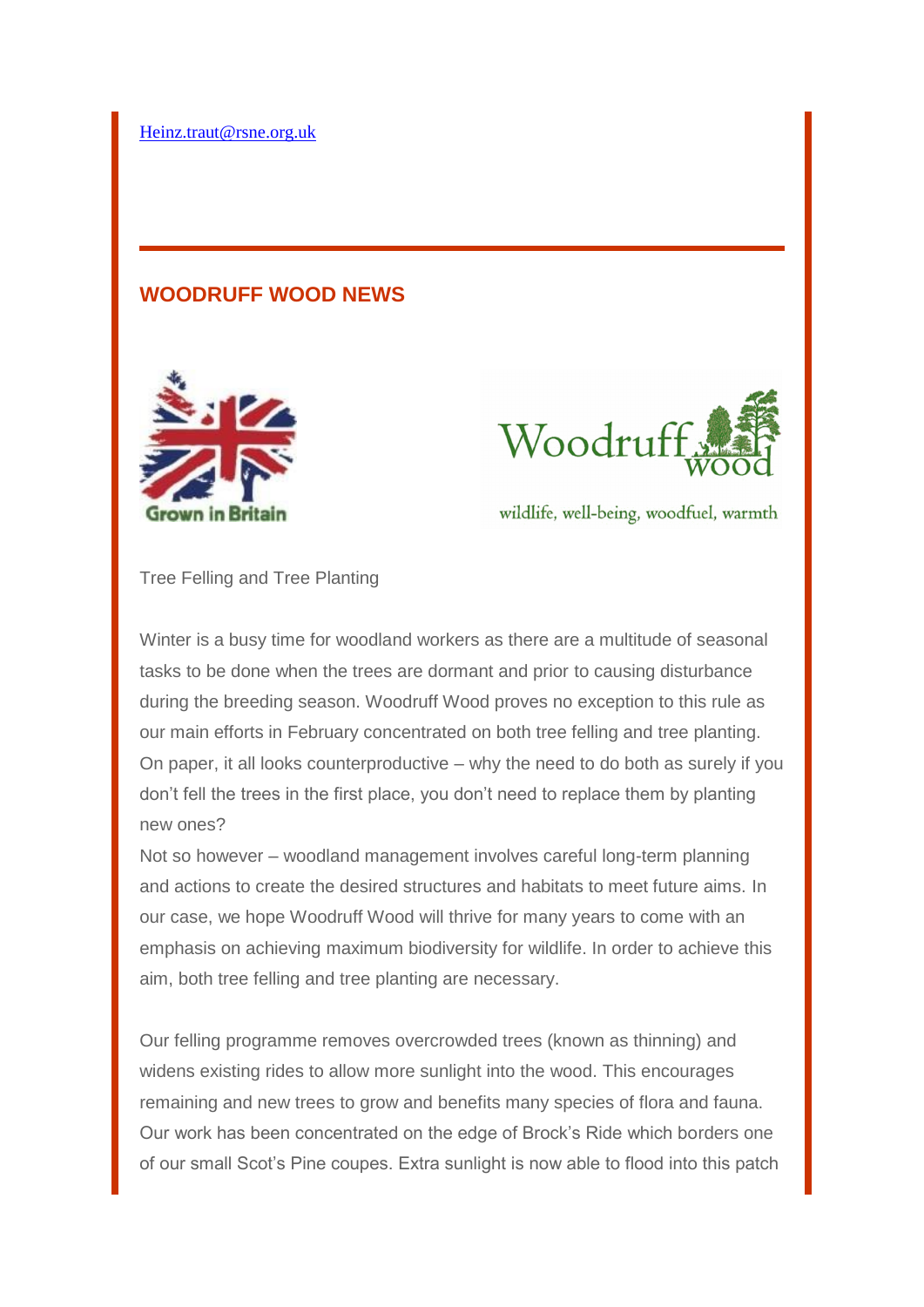of woodland which in turn should increase the number of Primroses over the next few years. We also hope to plant some young Scot's Pine here as this is a favoured tree of the Red Squirrel and our existing Pines are all even-aged (we think they are around 60+ years old). Therefore, we feel it is really important to get some younger Pines established to provide future cover, food and habitat for the Red Squirrel population. Scot's Pine is a light demanding species and will not grow in shady conditions – sunlight is essential to its survival.



Woodland ride with newly planted trees protected in guards.



Felling a limb of a Sycamore tree.

Our tree planting programme currently concentrates on planting up ride edges with wildlife friendly shrubs and small trees. We planted 100 bare-rooted saplings last month (a mix of Hawthorn, Bird Cherry, Crab Apple, Rowan and Holly),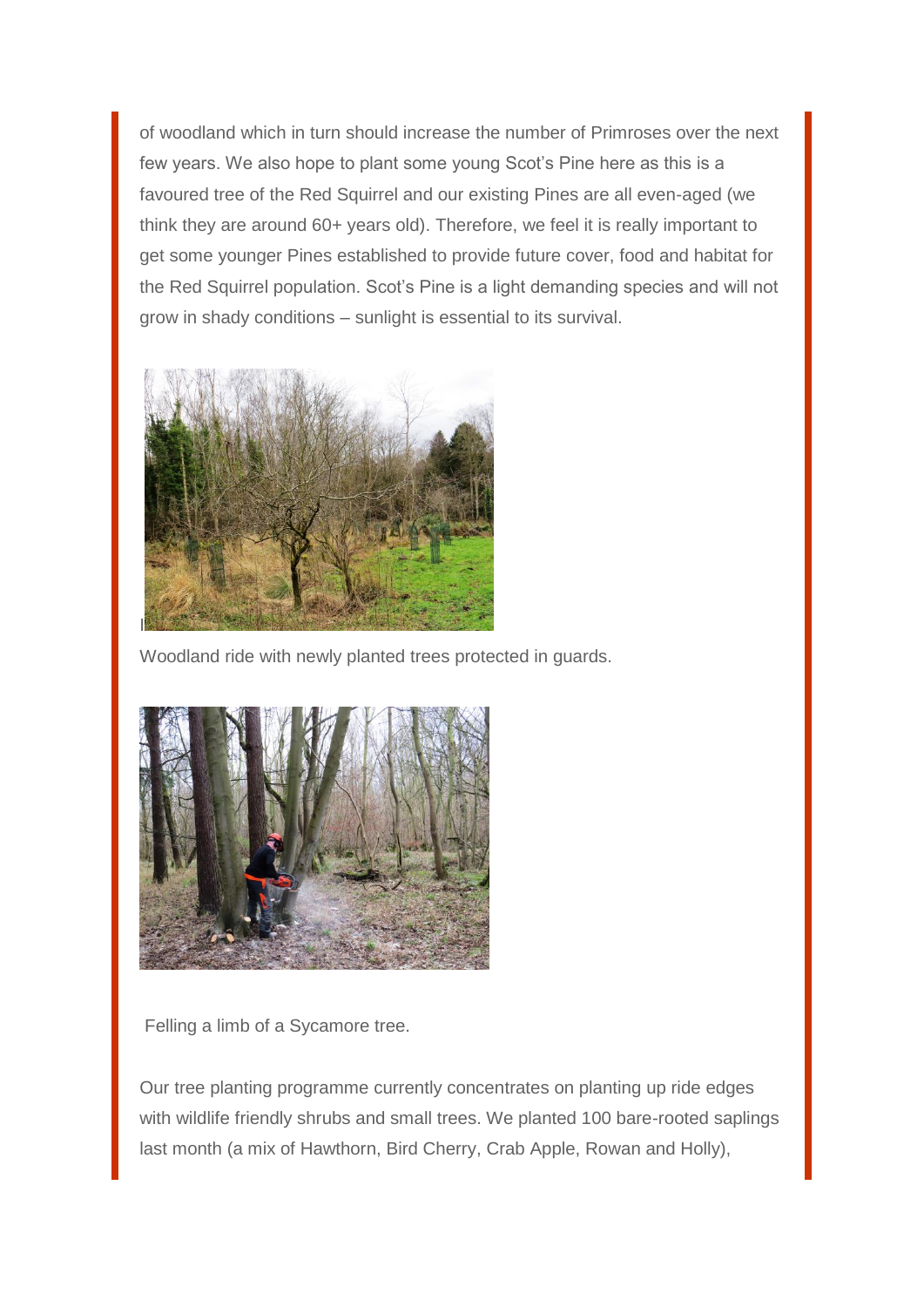protecting them with tall guards to prevent browsing by Roe Deer. Bare-rooted trees must be planted between November and March in order to establish themselves prior to bursting into life in spring. It is important to over plant and thin out the trees at a later date as not all of them will survive. Our ground is heavy clay and waterlogged in places which may well inhibit the growth of some trees.

### **Squirrel Update (March 2017)**

At present, we are not filling our feeder with nuts as we think that the risk of the Reds coming into contact with Grey Squirrels is too high and therefore the risk of passing on the pox virus is equally high. One or two Greys keep randomly appearing in the neighbouring area and are unpredictable in their movements. Therefore, the chances of the two species coming together at the feeder are great and so best avoided for the time being.

However, we are confident that any Red Squirrels living in Woodruff Wood aren't going hungry. There is plenty of natural food around and it looks like the Reds have recently been gorging themselves on pine cones high up as our track is littered with stripped cones beneath these trees. It is documented that Red Squirrels are left or right handed when eating pine cones – we've no idea whether this is true but it's certainly an interesting fact!

Please remember, if you sight either a Red or Grey Squirrel in the Morpeth and surrounding area, report it to MAD RS at [www.madredsquirrels.com](http://www.madredsquirrels.com/) or telephone 07570 897979.

If you would like to keep up-to-date with squirrel news from Woodruff Wood (along with lots of other woodland news), please sign up to our free newsletter at [www.woodruffwood.co.uk](http://www.woodruffwood.co.uk/)

If you would like further information (including details of our range of firewood), please feel free to contact us on:

T: 07525 841361

E: [info@woodruffwood.co.uk](mailto:info@woodruffwood.co.uk)

W: [www.woodruffwood.co.uk](http://madredsquirrels.us9.list-manage.com/track/click?u=de8abd118e0fd1ca285927950&id=7c23c785c2&e=0886f496fa)